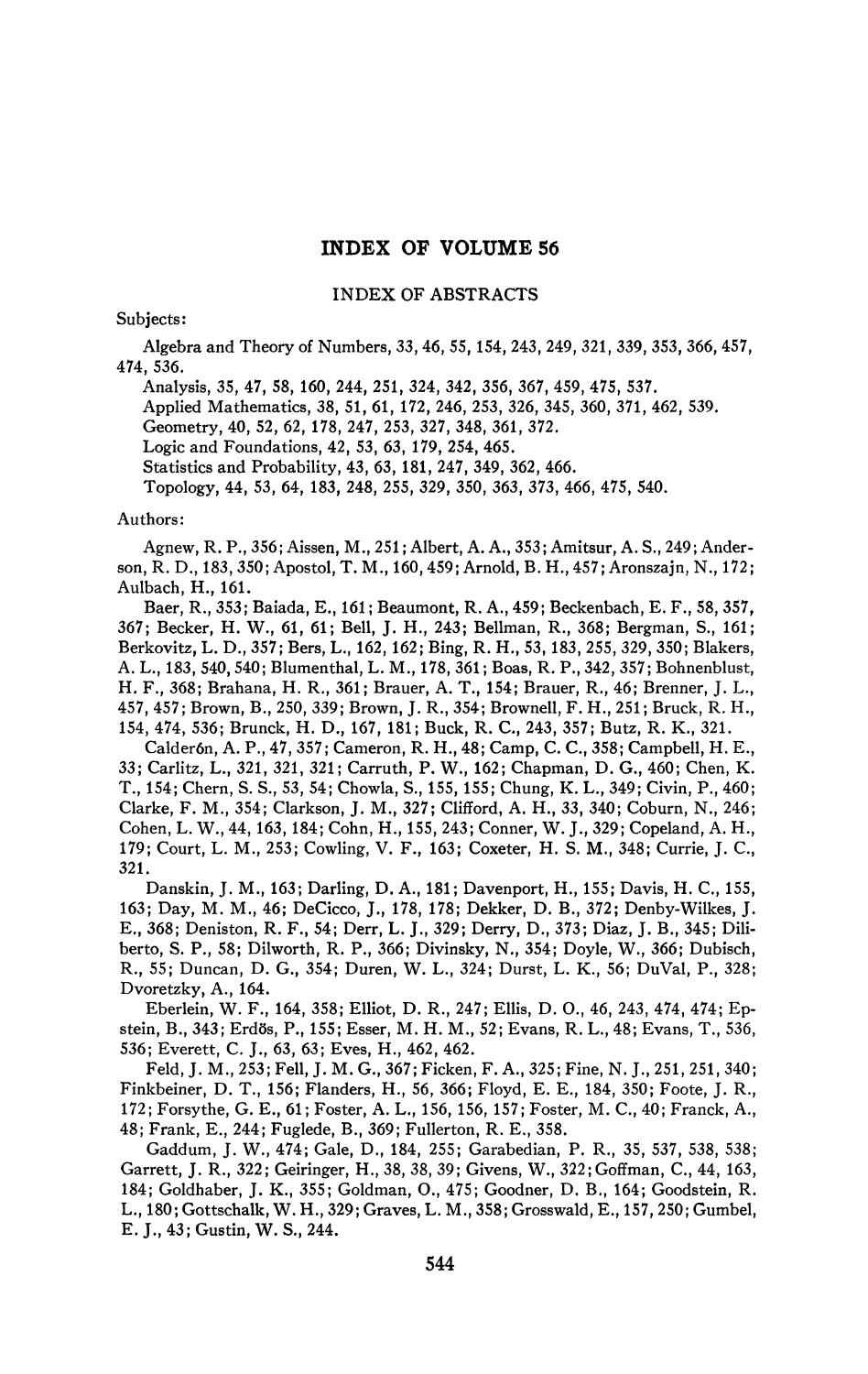# **ABSTRACTS** 545

Hadlock, E. H., 322; Haimo, F., 157, 157; Hall, M., 46; Harary, F., 457; Heins, A. E., 172;Helsel, R. G., 164;Henkin, L., 180; Herriot, J.G.,475,538; Herstein, I. N., 158; Hestenes, M. R., 165; Hewitt, E., 369; Hille, E., 181; Hinds, A. K., 325; Hochschild, G. P., 457; Hopper, E. H., 322; Horn, A., 56; Hostinsky, L. A., 340; Hu, S. T., 53, 255, 329; Huff, G. B., 328; Hull, R., 323; Hurley, A. C, 340, 340; Hyman, M. A., 175, 346.

Irick, P. E., 362; Isaacs, R., 621.

Jackson, L. K., 367; James, R. C., 58, 165; Jehle, H., 51, 165, 346; John F., 39; Johnson, L. G., 247; Jones, B. W., 158; Jones, F. B., 184, 465.

Kac, M., 349, 349; Kaplan, S., 175; Kaplansky, I., 47; Karlin, S., 368; Karp, S. N., 173, 173, 173, 173, 174; Karush, W., 371; Kasner, E., 178, 178, 178, 254; Keesee, J. W., 330; Kelly, J. B., 355; Kelly, L. M., 247; Kibbey, D. E., 166; Kincaid, W. M., 363; Klee, V. L., 330, 350, 460; Kleene, S. C, 42; Klein, G., 357; Kleinfeld, E., 474, 536; Knebelman, M.S.,463; Koopman, B.O.,43,166,460; Korevaar, J.,49; Krzywoblocki, M.Z., 51,462.

Lakness, R. M., 58; Lanczos, C, 62, 372; Lehner, J., 343; Leipnik, R. B., 182; Lepson, B., 34, 252; Leutert, W., 539;LeVeque, W. J., 158; Levine, J., 328, 348; Levit, R. J., 323; Levitzki, J., 249, 250; Lewis, D. J., 355; Lin, C. C, 172; Lindgren, B. W., 166, 166; Lohwater, A. J., 359; Lorch, E. R., 35, 461, 461; Lorch, L., 252; Loud, W. S., 363; Luke, Y. L., 360; Lyndon, R. C., 158.

McCarthy, E. D., 174; McCoy, N. H., 339; McLaughlin, J. E., 366; MacNeish, H. F., 167; Macon, N., 154, 323; Maharam, D., 343; Mancill, J. D., 325; Mandelbrojt, S., 167; Mann, W. R., 326, 327; Massey, W. S., 183, 540, 540; Mautner, F. I., 34, 158; Meserve, B. E., 47; Meyers, L. F., 174,174; Michael, E. A., 363; Milgram, A. N., 185; Milkman, J., 35; Miller, K. S., 36,175,326; Mitchell, J. M., 244,359; Mittleman, D., 254; Mo, Y., 463, 463; Mooers, C. N., 346, 349, 539; Moore, C. N., 167, 167; Moore, E. F., 343; Moser, L., 323; Mostafa, H. H., 175; Mostow, G. D., 44; Motzkin, T. S., 40, 179, 179, 349; Mulholland, H. P., 40; Murdoch, D. C, 458, 458, 537.

Nehari, Z., 168, 168; Neumann, B. W., 475; Newman, D. J., 341; Nikod^m, O. M., 324; Nims, P. T., 246; Niven, I., 458; Norris, M. J., 49.

O'Brien, G. G., 175; O'Donnell, R. E., 344.

Pall, G., 47; Pan, T. K., 373; Papoulis, A., 168; Peck, J. E. L., 344, 350; Penico, A. J., 159; Perkins, F. W., 168; Phillips, R. S., 369, 370; Piranian, G., 359; Pitcher, E., 44; Prenowitz, W., 41; Protter, M. H., 36.

Rado, T., 168, 541 ; Ragazzini, J. R., 182; Rainich, G. Y., 361; Ratner, L. T., 185; Reichelderfer, P. V., 168; Reissner, E., 176; Remage, R., 185; Reynolds, R. R., 39; Rich, R. P., 341; Rickart, C. E., 341; Rider, P. R., 363; Ritt, R. K., 359; Ritter, E. K., 176, 327; Roberts, J. H., 327; Robertson, M. S., 252; Robinson, G. de B., 342; Robinson, L. V., 326; Robinson, R. M., 366, 458; Rogers, C. A., 164; Rosenbaum, I., 180; Rosenblatt, M., 349, 466; Rosenbloom, P. C, 166, 344; Ross, A. E., 245; Rosser, J. B., 176,177, 367; Rothe, E. W., 248; Rothe, J. C, 185; Rubin, H., 36, 182; Rudin, W., 169; Ryser, H. J., 537.

Saltzer, C, 177; Samuelson, P. A., 159; Sangren, W. C, 245, 245; Sard, A., 174, 174; Schatten, R., 169; Schenkman, E., 34; Schwarz, R. J., 175; Schweigert, G. E., 340; Schweitzer, A. R., 42, 42, 42, 43, 53, 53, 254, 254, 355, 458, 459, 463, 464; Schweitzer, M., 59; Scott, W. T., 49; Segal, I. E., 36, 37, 50,169, 245, 359; Seidel, W., 37; Seidenberg, A., 62; Seth, B. R., 51,177, 360; Shanks, E. B., 324; Shapiro, G., 344; Sheffer, I. M., 37; Sherman, S., 169, 170, 170, 347; Shiffman, M., 370; Showalter, A. B., 354, 356, 356; Shü, S. S., 52; Slater, M. L., 49; Smith, C. B., 327; Snapper, E., 34, 159; Snyder, W. S., 326; Stamey, W. L., 361 ; Stein, S. K. B., 464, 466; Steinberg,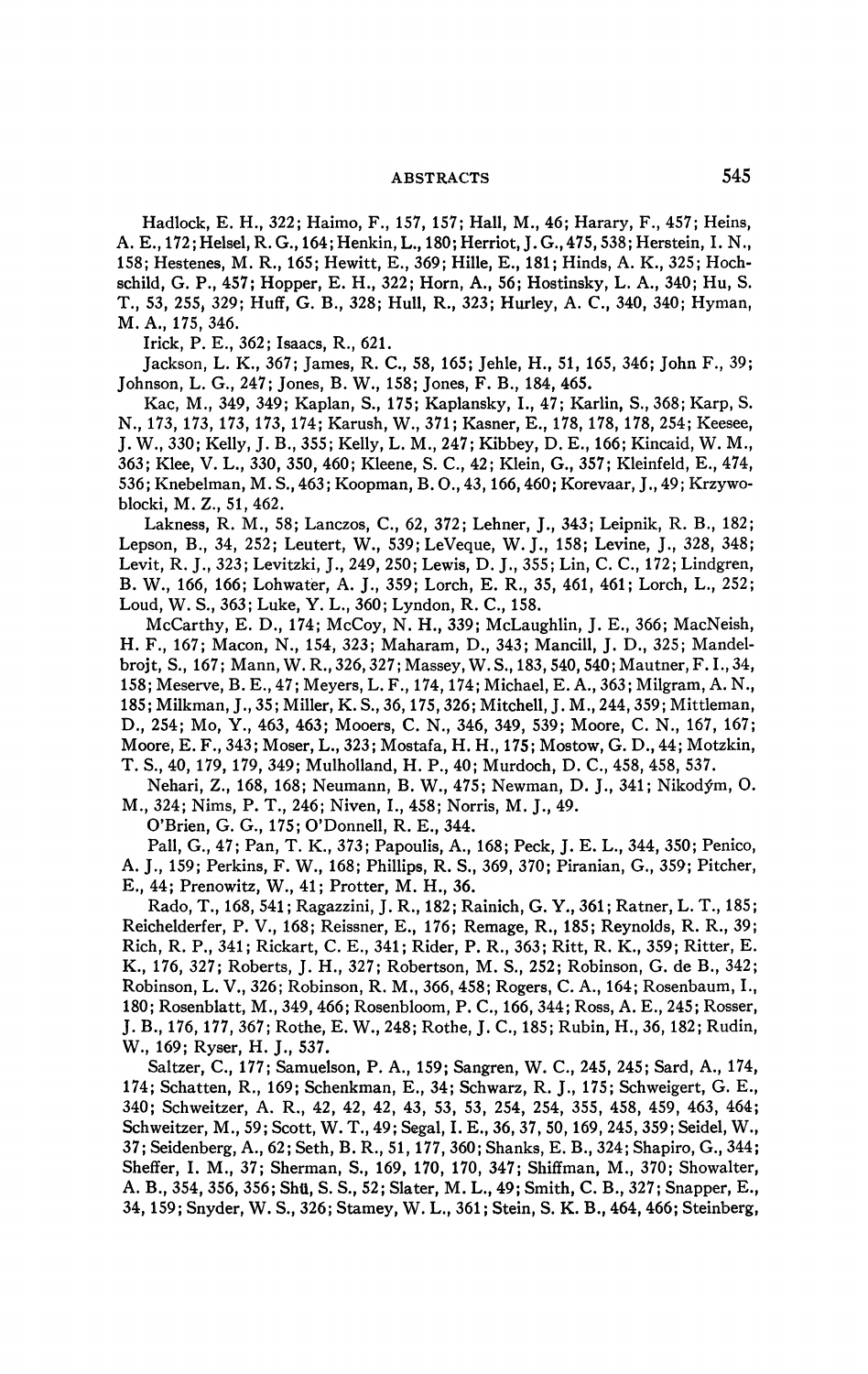R., 57, 57; Steinhardt, F., 170; Stewart, B. M., 244; Stone, M. H., 36; Sun, Y. F., 54; Supnick, F., 464; Swift, J. D., 63; Swingle, P. M., 364; Szâsz, O., 37, 59, 370; Szegö, G., 59, 170.

Tarski, A., 367; Taussky, O., 342; Taylor, A. E., 59; Thomas, C. J., 49; Thron, W. J., 170; Tricomi, F. G., 370; Trjitzinsky, W. J., 171; Trombley, E. F., 50; Truesdell, C. A., 171, 253, 347; Tucker, A. W., 57.

Ulam, S. M., 63, 63; Ullman, J. L., 50, 171.

Valentine, F. A., 54; Vanderburg, B., 51 ; Vinograde, B., 356.

Waddell, M. C, 342; Wald, A., 466; Wallace, A. D., 248, 330, 330, 467, 475; Walters, S. S, 60, 371; Wang, H., 465, 465, 465; Ward, J. A., 324; Ward, M., 60; Wasow, W. R., 371, 372; White, P. A., 373; Whiteman, A. L., 57, 367; Whyburn, G. T., 186;

Whyburn, W. M., 325; Wilder, R. L., 64; Wilkins, J. E., 246; Wing, G. M., 37, 461;

Wolf, F., 60; Wolfgang, W. G., 41; Wolfowitz, J., 182, 466; Wolfson, K. G., 345;

Woodbury, M. A., 160, 171, 172; Wouk, A., 345; Wright, J. B., 362.

Yood, B., 539; Young, D. M., 40, 345; Young, G. S., 248.

Zadeh, L. A., 52, 182, 347, 539, 540; Zahorski, Z., 360; Zaldastani, O., 348; Zelinsky, D., 160; Zuckerman, H. S., 369, 459; Zygmund, A., 47.

> INDEX OF REPORTS OF MEETINGS AND MISCELLANEOUS ARTICLES

Archibald, R. C. *R. G. D. Richardson,* 1878-1949, 256.

Ar tin, E., *The influence of J. H. M. Wedderburn on the development of modem algebra,*  65.

Coble, A. B. *Virgil Snyder,* 1869-1950, 468.

Green, J. W. Reports of meetings of the American Mathematical Society: *November Meeting in Pasadena,* 55; *April Meeting in Berkeley,* 365.

Hollcroft, T. R. Reports of meetings of the American Mathematical Society: *October Meeting in New York,* 32; *Annual Meeting of the Society,* 140; *February Meeting in New York,* 249.

*International Congress of Mathematicians,* 1, 217.

MacNeille, H. M. Reports of meetings of the American Mathematical Society: *April Meeting in Washington,* 332.

*Mathematics and the National Science Foundation,* 285.

Richardson, R. G. D. See Archibald, R. C.

Snyder, V. See Coble, A. B.

Wedderburn, J. H. M. See Artin, E.

Whyburn, W. M. Reports of meetings of the American Mathematical Society: *April Meeting in Oak Ridge,* 320.

- Winger, R. M. Reports of meetings of the American Mathematical Society: *June Meeting in Seattle,* 456.
- Youngs, J. W. T. Reports of meetings of the American Mathematical Society: *November Meeting in Chicago,* 45; *February Meeting in East Lansing,* 242; *April Meeting in Chicago,* 352.

### INDEX OF BOOK REVIEWS

Archibald, R. C. See *Enciclopedia delle matematiche elementari.* 

Beliaev, N. M. See Kachanov, L. N.

Berzolari, L. See *Enciclopedia delle matematiche elementari.* 

- Birkhoff, G. *Lattice theory.* R. P. Dilworth, 204.
- Birkhoff, G. See Tarski, A.

Blanch, G. See *Tables.* 

Bochner, S., and Chandrasekharan, K. *Fourier transforms.* I. E. Segal, 526.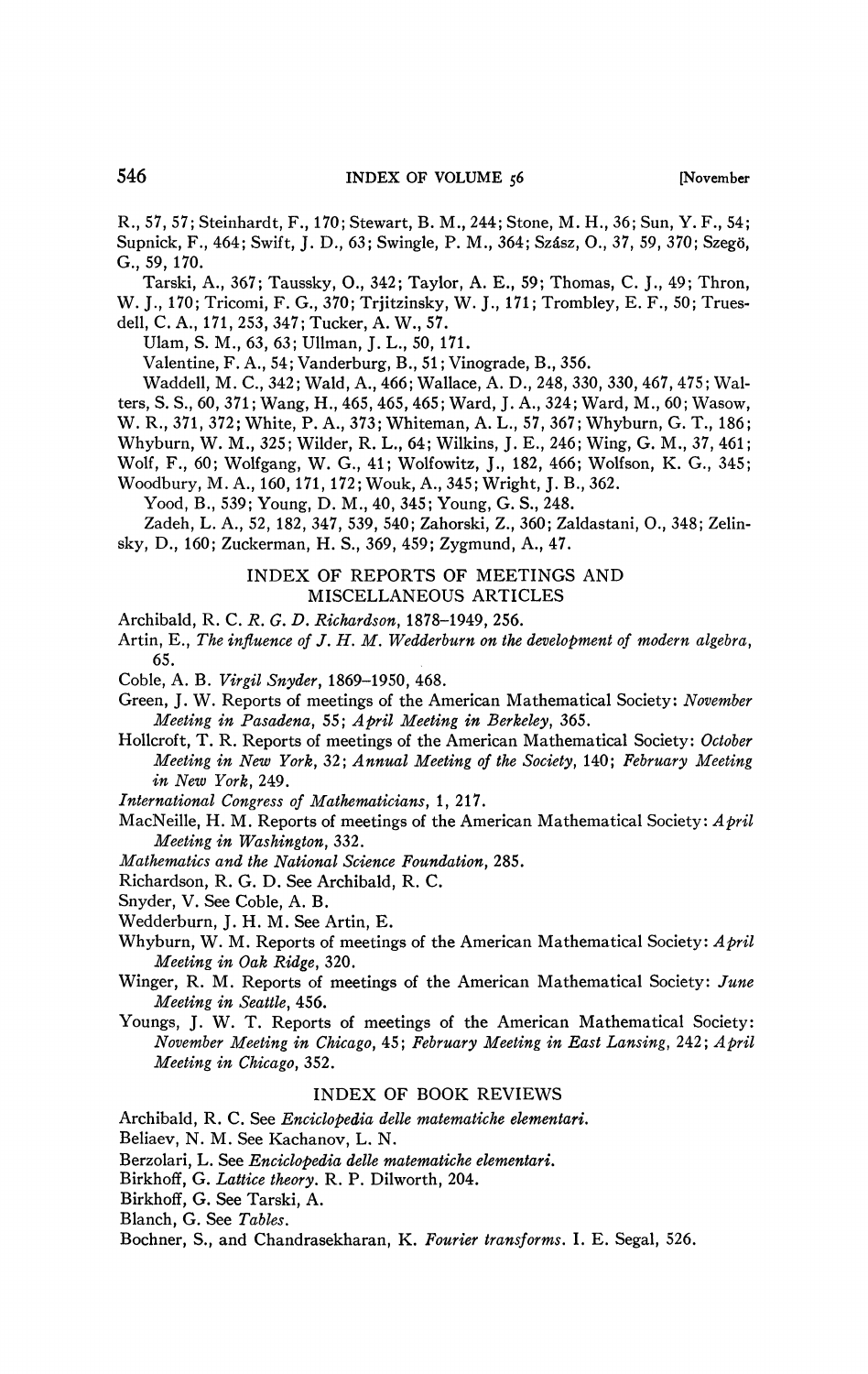- Brillouin, L. See *Electromagnetic theory.*
- Chandrasekharan, K. See Bochner, S.
- Chern, S. S. See Weil, A.
- Cohen, L. W. See Ritt, J. F.
- Coxeter, H. S. M. *The real projective plane.* P. DuVal, 376.
- Dilworth, R. P. See Birkhoff, G.
- DuVal, P. See Coxeter, H. S. M.
- Eilenberg, S. See Wilder, R. L.
- *Electromagnetic theory.* L. Brillouin, 375.
- *Enciclopedia delle matematiche elementari e complementi con estensione alle principali teorie analitiche, geometriche e fisiche. Loro applicazioni e notizie storico-bibliografiche,* Vol. 3. Ed. by L. Berzolari. R. C. Archibald, 517.
- Fialkow, A. D. See Finzi, B.
- Finzi, B., and Pastori, M. *Calcolo tensoriale e applicazioni,* A. D. Fialkow, 206.
- Flood, M. M. See Samuelson, P. A.
- Friedman, B. See Truesdell, C.
- Geiringer, H. See *Non-linear problems in mechanics of continua.*
- Gleyzal, A. N. See Kachanov, L. N.
- Hardy, G. H. *Divergent series.* O. Szâsz, 472.
- Ilyushin, A. A. See Kachanov, L. N.
- James, R. D. See Siegel, C. L.
- Kac, M. See *Proceedings of the Berkeley Symposium on Mathematical Statistics and Probability.*
- Kachanov, L. N., Beliaev, N. M., Ilyushin, A. A., Mostow, W., and Gleyzal, A. N. *Plastic deformation.* I. S. Sokolnikoff, 192.
- Kakutani, S. See Wiener, N.
- MacColl, L. A. See Wiener, N.
- Magnus, W., and Oberhettinger, F. *Formeln und Sdtze für die speziellen Funktionen der mathematischen Physik.* M. A. Melvin, 198.
- Marden, M. *The geometry of the zeros of a polynomial in a complex variable.* I. M. Sheffer, 78.
- Melvin, M. A. See Magnus, W.
- Minorsky, N. See Stoker, J.J.
- Mostow, W. See Kachanov, L. N.
- Murray, F. J. See Tricomi, F.
- *Non-linear problems in mechanics of continua.* H. Geiringer, 269.
- Oberhettinger, F. See Magnus, W.
- Pastori, M. See Finzi, B.
- Peisakoff, M. P. See Wald, A.
- *Proceedings of the Berkeley Symposium on Mathematical Statistics and Probability.* M. Kac, 267.
- Rapoport, A. See Rashevsky, N.
- Rashevsky, N. *Mathematical biophysics.* A. Rapoport, 194.
- Ritt, J. F. *Theory of functions.* L. W. Cohen, 209.
- Ritt, J. F. *Differential algebra.* B. L. van der Waerden, 521.
- Samuelson, P. A. *Foundations of economic analysis.* M. M. Flood, 266.
- Schiff, L. I. *Quantum mechanics.* F. Seitz, 191.
- Segal, I.E. See Bochner, S.
- Seitz, F. See Schiff, L. I.
- Sheffer, I. M. See Marden, M.
- Siegel, C. L. *Transcendental numbers.* R. D. James, 523.